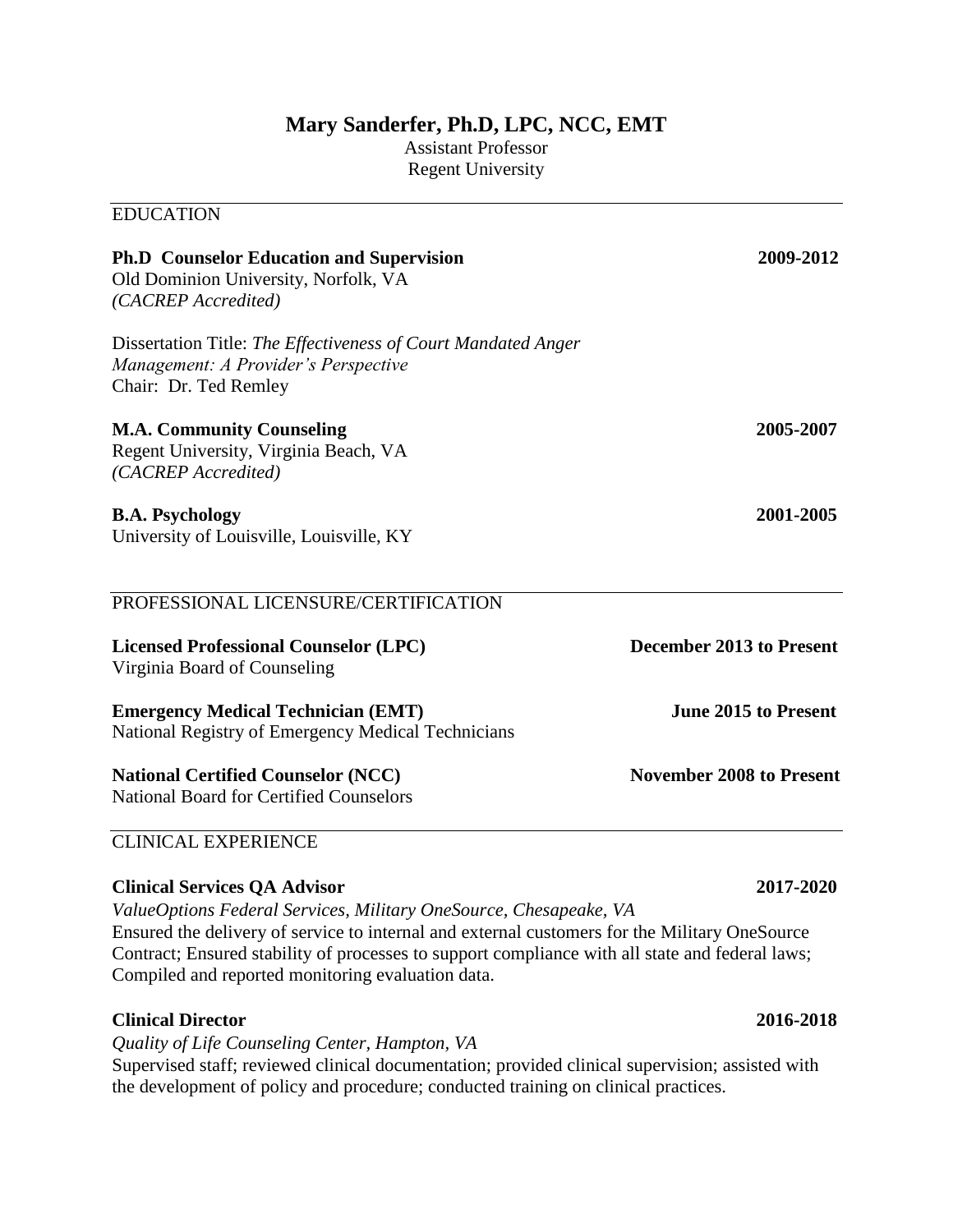## Sanderfer 2

# **Clinician 2013 – 2014**

*Pendleton Child Service Center, Virginia Beach, VA*

Provided inpatient and outpatient counseling to children (ages 5-12) and their families; conducted individual, family, and group therapy to include topics such as social skills, stress, behavior modification, family situations; utilized expressive art and play therapy techniques; conducted clinical assessments; developed and implemented therapeutic treatment plans.

*The New Y-CAPP, INC., Hampton, VA*

Conducted clinical assessments; conducted individual and group therapy; implemented crisis intervention, constructed treatment utilizing theory and expressive arts; facilitated clinical staffing.

### \_\_\_\_\_\_\_\_\_\_\_\_\_\_\_\_\_\_\_\_\_\_\_\_\_\_\_\_\_\_\_\_\_\_\_\_\_\_\_\_\_\_\_\_\_\_\_\_\_\_\_\_\_\_\_\_\_\_\_\_\_\_\_\_\_\_\_\_\_\_\_\_\_\_\_\_ GRADUATE TEACHING EXPERIENCE

*Old Dominion University, Norfolk, VA* Taught courses in the master's in counseling program.

# **Adjunct Professor 2017 – 2018**

*Regent University, Virginia Beach, VA* Taught courses in the counseling and psychology graduate program in counseling.

# **Assistant Professor 2014-2016**

*Hampton University, Hampton VA*

Taught courses in the master's and doctoral counseling programs; developed instructional plans; worked with colleagues to develop or modify curriculum; assessed student progress; performed academic advisement; conducted research; coordinated practicum and internship experiences; sought external funding through grant work; served on academic and administrative committees.

# **Adjunct Professor 2012 – 2014**

*South University, Virginia Beach, VA* Taught clinically based courses in the master's in counseling program

# **Adjunct Professor 2012 – Current**

*Old Dominion University, Norfolk, VA* Teach courses in graduate and undergraduate programs in counseling and human services.

# **Clinician 2009-2012**

**Lecturer 2018-2019**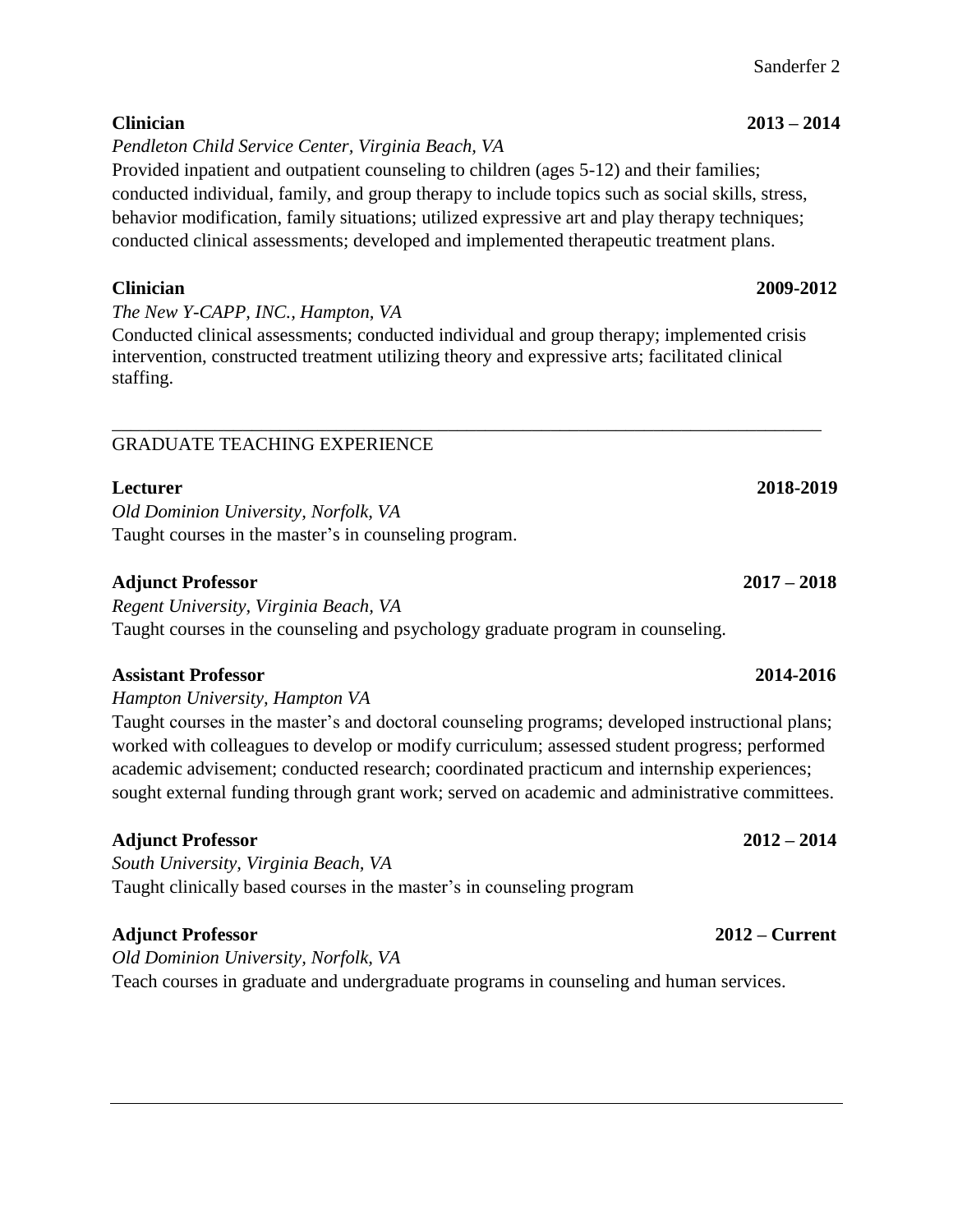### RESEARCH EXPERIENCE

### **Hampton University, Hampton, VA**

### **Governor's School Research Mentor 2015-2016**

Co-conducted an original quantitative research study concerning the correlation between an instrument measuring depression (PHQ-9) and depressive personality traits (CAT-PD-SF); developing proposal; recruited subjects.

# **Old Dominion University, Norfolk, VA**

### **Doctoral Dissertation 2011-2012**

Conducted original quantitative research study concerning the effectiveness of court mandated anger management; developed instrument; recruited subjects, manuscript; oral defense.

### **Old Dominion University, Norfolk, VA Graduate Research Assistant 2011-2012**

Conducted quantitative and qualitative research protocol concerning the study of militaryconnected children and families; engaged in course design and instruction.

### **Old Dominion University, Norfolk, VA**

### **Faculty Research Assistant 2010-2012**

Collaborated and assisted with qualitative research concerning Cognitive Behavioral Therapy and Energy Psychology; helped develop and implement experimental protocol.

### **Old Dominion University, Norfolk, VA**

### **Dissertation Research Team 2010-2011**

Collaborated and assisted with qualitative dissertation research concerning the use of neurofeedback.

### **University of Louisville, Louisville, KY**

### **Honor's Research 2004-2005**

Proposed and conducted original research project concerning maternal anxiety and attention; recruited subjects; subject testing; write up; oral defense.

### **GRANTS**

Program: Department of Education First in the World **Hampton University First in the World Project** Grant No: P116F140087 Role: Project Evaluator

Program: HRSA Behavioral Workforce Education and Training **Hampton University Addressing Transition with Diverse Mental Health Counselors** Grant No: G02HP27935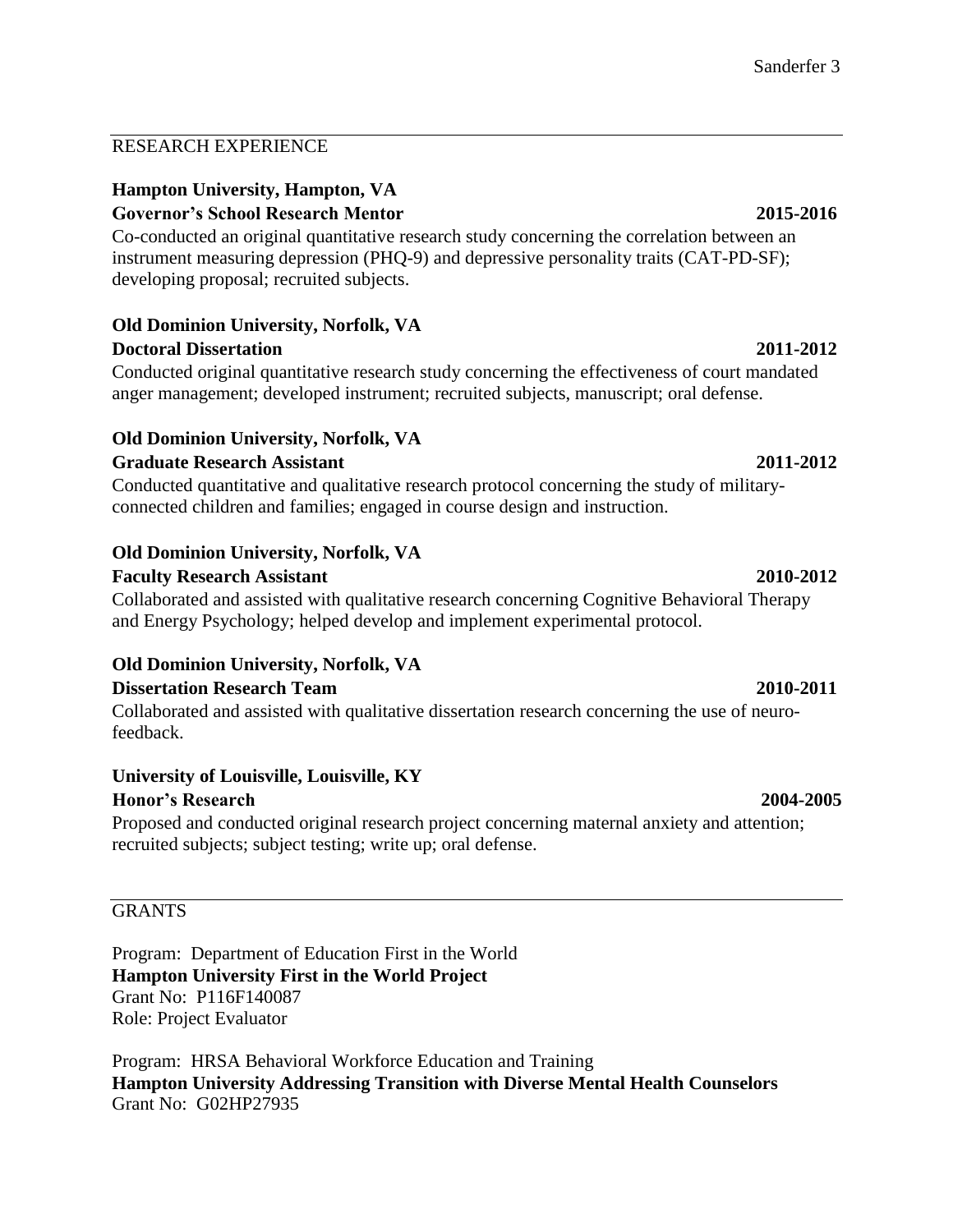Role: University Clinical Supervisor

Program: Vice President for Research Undergraduate Research **University of Louisville Maternal Anxiety and Depression and Children's Attentional Abilities** Grant No: N/A Role: Project Evaluator

### PUBLICATIONS

Sanderfer, M. (2015). The Effectiveness of Court Mandated Anger Management: A Provider's Perspective. *International Journal of Mental Health Counseling.*

**\_\_\_\_\_\_\_\_\_\_\_\_\_\_\_\_\_\_\_\_\_\_\_\_\_\_\_\_\_\_\_\_\_\_\_\_\_\_\_\_\_\_\_\_\_\_\_\_\_\_\_\_\_\_\_\_\_\_\_\_\_\_\_\_\_\_\_\_\_\_\_\_\_\_\_\_\_\_**

- Johnson, K.F. and **Sanderfer, M.** (2014) Child support agencies and services. In the *Encyclopedia of Human Services and Diversity* (p. unknown) Edited by Drs. Linwood H. Cousins and J. Geoffrey Golson
- **Sanderfer, M.** (In process) Refinement and measurement invariance of the effectiveness of anger management programs measure. *Submitted to Measurement & Evaluation in Counseling*

### PROFESSIONAL PRESENTATIONS

- **Sanderfer, M.** (June 2019). *Mindful Martial Arts*. Conference for Girls: Old Dominion University in Norfolk, VA.
- **Sanderfer, M.** (October 2017). *Coping with Stress as a Military Couple*. Military OneSource webinar.
- **Sanderfer, M.** & Spencer, B. (October/ November 2015). *A general overview: Depression, Bipolar, and Schizophrenia*. Let's Have Conversation about Mental Health in Newport News, VA.
- Grant, M., Hoquee, K., Ward, Tony, & **Sanderfer, M**. (May 2015). Minority Mentorship. Virginia Network Conference in Richmond, VA.
- **Sanderfer, M**. & Carpenter, L. (February 2014). *PTSD in Children and Teens.* Hampton Roads School Counseling Leadership Conference in Hampton, VA.
- Thompson, S.K., **Sanderfer, M**., Dean-Nganga, L., & Keefer, M. (June 2011). *Relieving Student Counselor Anxiety: A Comparison of CT and Energy Psychology Technique-Acupressure Tapping.* Association of Comprehensive Energy Psychology Conference in Reston, VA.